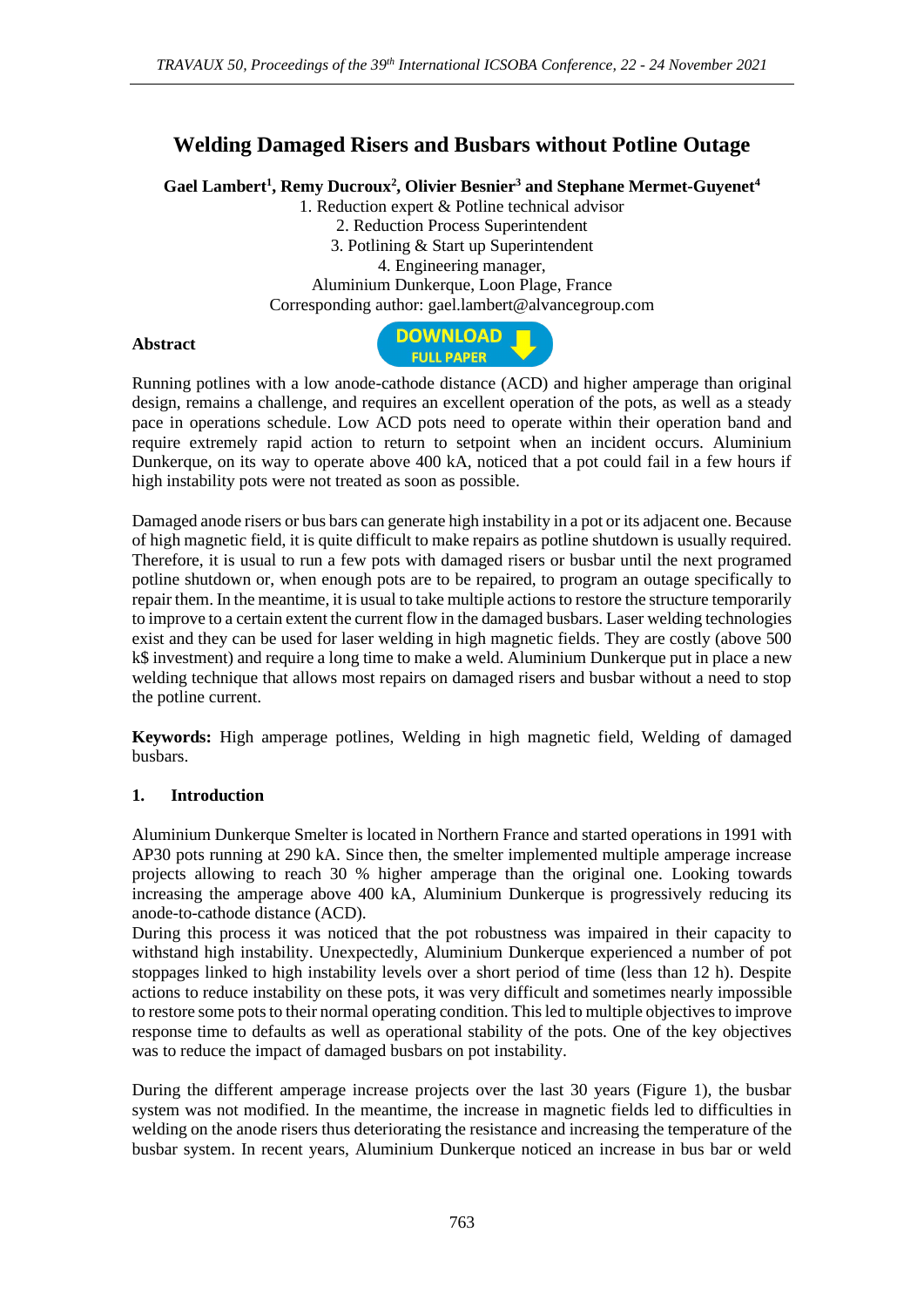breakages (Figure 2), deteriorating the stability of the pot itself or the neighboring pot. All repairs required a potline outage to weld on these pots; therefore, and like many smelters, Aluminium Dunkerque was usually waiting to have a minimum number of pots to repair to initiate a potline outage (duration 30 to 45 minutes). In the meantime, damaged pots were monitored closely and required multiple actions to maintain an efficient electrical contact on the damaged bus bar. Nevertheless, the pot instability would still remain higher than in a normal configuration thus leading to the loss of current efficiency.



**Figure 1. Amperage increase in Aluminium Dunkerque.**



**Figure 2. Example of broken weld on the middle riser.**

Figure 3 shows an example of pot behavior with damaged weld on an anode (positive) riser; even if the riser has been tightened to recover the best electrical contact possible; the anode beam movements during tapping generate movements on risers, ending up with a loose electrical contact. As soon as the riser is reconnected and tightened properly the pot recovers its stability.